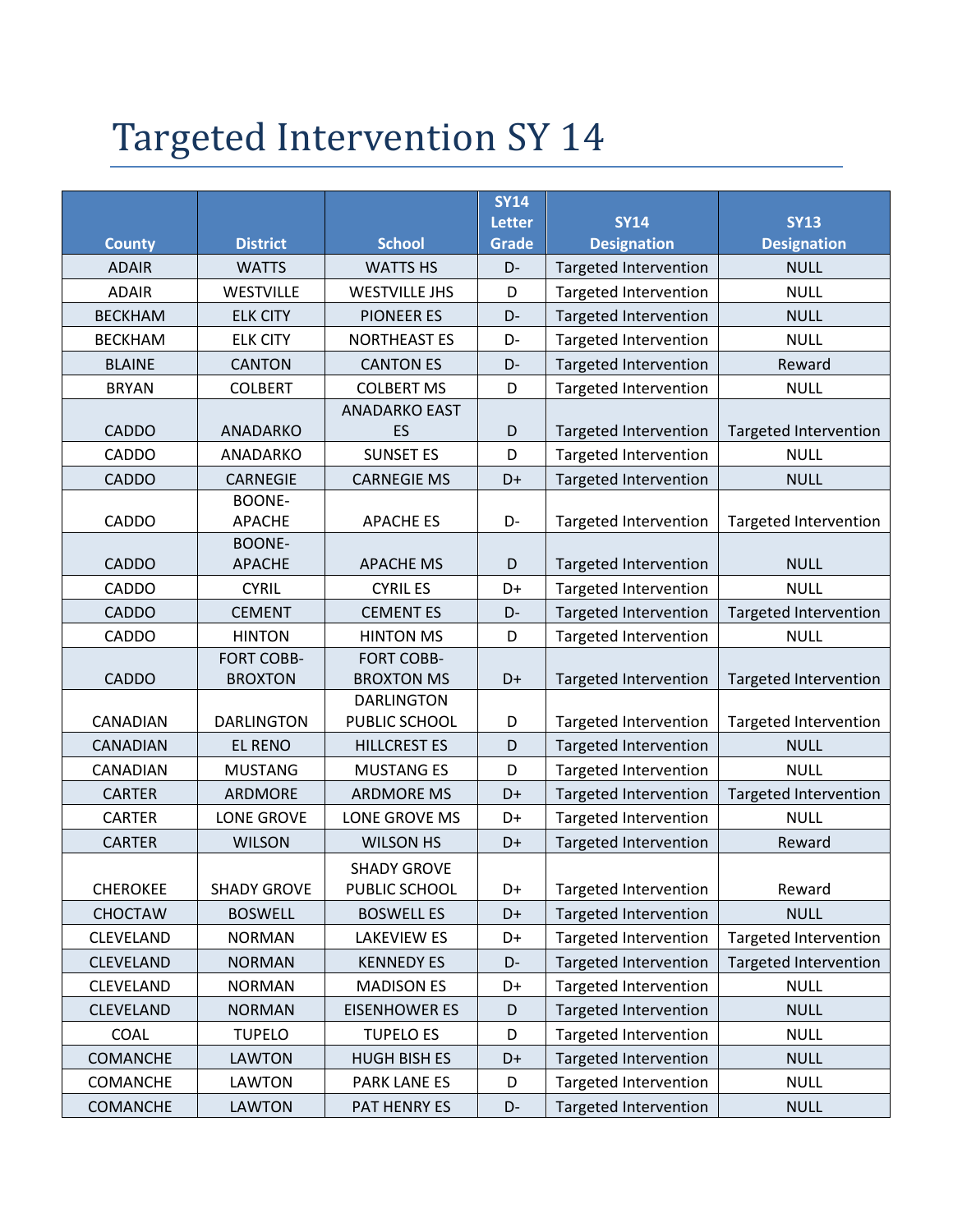|                  |                     |                                          | <b>SY14</b>   |                              |                              |
|------------------|---------------------|------------------------------------------|---------------|------------------------------|------------------------------|
|                  |                     |                                          | <b>Letter</b> | <b>SY14</b>                  | <b>SY13</b>                  |
| <b>County</b>    | <b>District</b>     | <b>School</b>                            | Grade         | <b>Designation</b>           | <b>Designation</b>           |
| <b>CRAIG</b>     | <b>WHITE OAK</b>    | <b>WHITE OAK PUBLIC</b><br><b>SCHOOL</b> | D-            | <b>Targeted Intervention</b> | Reward                       |
| <b>CRAIG</b>     | <b>VINITA</b>       | <b>VINITA ES</b>                         | D+            | <b>Targeted Intervention</b> | <b>NULL</b>                  |
|                  |                     | <b>EWING HALSELL</b>                     |               |                              |                              |
| <b>CRAIG</b>     | <b>VINITA</b>       | <b>MS</b>                                | D             | <b>Targeted Intervention</b> | <b>NULL</b>                  |
|                  |                     | <b>GYPSY PUBLIC</b>                      |               |                              |                              |
| <b>CREEK</b>     | <b>GYPSY</b>        | <b>SCHOOL</b>                            | D-            | <b>Targeted Intervention</b> | Targeted Intervention        |
| <b>CREEK</b>     | <b>MOUNDS</b>       | <b>MOUNDS HS</b>                         | D+            | Targeted Intervention        | <b>NULL</b>                  |
| <b>CREEK</b>     | <b>SAPULPA</b>      | <b>JEFFERSON</b><br><b>HEIGHTS ES</b>    | D+            | <b>Targeted Intervention</b> | <b>Targeted Intervention</b> |
| <b>CREEK</b>     | SAPULPA             | <b>HOLMES PARK ES</b>                    | D             | <b>Targeted Intervention</b> | <b>Targeted Intervention</b> |
| <b>CREEK</b>     | SAPULPA             | <b>SAPULPA MS</b>                        | D             | Targeted Intervention        | <b>NULL</b>                  |
| DELAWARE         | JAY                 | <b>JAY MS</b>                            | D-            | <b>Targeted Intervention</b> | <b>Targeted Intervention</b> |
| DELAWARE         | <b>COLCORD</b>      | <b>COLCORD ES</b>                        | D             | <b>Targeted Intervention</b> | <b>NULL</b>                  |
| DELAWARE         | <b>COLCORD</b>      | <b>COLCORD HS</b>                        | D             | <b>Targeted Intervention</b> | <b>NULL</b>                  |
|                  | <b>KREMLIN-</b>     | <b>KREMLIN-</b>                          |               |                              |                              |
| <b>GARFIELD</b>  | <b>HILLSDALE</b>    | <b>HILLSDALE ES</b>                      | D+            | <b>Targeted Intervention</b> | <b>NULL</b>                  |
| <b>GARFIELD</b>  | <b>DRUMMOND</b>     | <b>DRUMMOND ES</b>                       | D+            | <b>Targeted Intervention</b> | <b>NULL</b>                  |
| <b>GARVIN</b>    | <b>WYNNEWOOD</b>    | WYNNEWOOD MS                             | D+            | <b>Targeted Intervention</b> | <b>Targeted Intervention</b> |
|                  |                     | <b>BILL WALLACE EC</b>                   |               |                              |                              |
| <b>GRADY</b>     | <b>CHICKASHA</b>    | <b>CTR</b>                               | D-            | Targeted Intervention        | <b>NULL</b>                  |
| <b>GRADY</b>     | <b>CHICKASHA</b>    | <b>CHICKASHA MS</b>                      | D+            | <b>Targeted Intervention</b> | <b>NULL</b>                  |
| <b>GRADY</b>     | NINNEKAH            | <b>NINNEKAH ES</b>                       | D             | <b>Targeted Intervention</b> | Reward                       |
| <b>GRADY</b>     | <b>RUSH SPRINGS</b> | <b>RUSH SPRINGS ES</b>                   | D+            | Targeted Intervention        | <b>NULL</b>                  |
| <b>GRANT</b>     | <b>MEDFORD</b>      | <b>MEDFORD ES</b>                        | D             | <b>Targeted Intervention</b> | <b>NULL</b>                  |
| <b>HARMON</b>    | <b>HOLLIS</b>       | <b>HOLLIS HS</b>                         | D+            | <b>Targeted Intervention</b> | <b>NULL</b>                  |
| <b>HASKELL</b>   | <b>KINTA</b>        | <b>KINTA HS</b>                          | D+            | Targeted Intervention        | <b>NULL</b>                  |
| <b>HUGHES</b>    | <b>WETUMKA</b>      | <b>WETUMKA ES</b>                        | D             | Targeted Intervention        | Targeted Intervention        |
|                  |                     | <b>TERRAL PUBLIC</b>                     |               |                              |                              |
| <b>JEFFERSON</b> | <b>TERRAL</b>       | <b>SCHOOL</b>                            | D             | <b>Targeted Intervention</b> | Targeted Intervention        |
| KAY              | <b>BLACKWELL</b>    | <b>BLACKWELL HS</b>                      | D+            | <b>Targeted Intervention</b> | <b>NULL</b>                  |
| <b>KAY</b>       | <b>NEWKIRK</b>      | <b>NEWKIRK MS</b>                        | D             | <b>Targeted Intervention</b> | Targeted Intervention        |
| LATIMER          | <b>WILBURTON</b>    | <b>WILBURTON ES</b>                      | D+            | <b>Targeted Intervention</b> | <b>NULL</b>                  |
|                  |                     | <b>HODGEN PUBLIC</b>                     |               |                              |                              |
| LE FLORE         | <b>HODGEN</b>       | <b>SCHOOL</b>                            | D-            | <b>Targeted Intervention</b> | Targeted Intervention        |
| LE FLORE         | <b>POCOLA</b>       | POCOLA MS                                | D+            | <b>Targeted Intervention</b> | Reward                       |
| LE FLORE         | LE FLORE            | LEFLORE ES                               | D-            | <b>Targeted Intervention</b> | <b>Targeted Intervention</b> |
| LE FLORE         | PANAMA              | PANAMA MS                                | D             | <b>Targeted Intervention</b> | <b>NULL</b>                  |
| LE FLORE         | <b>BOKOSHE</b>      | <b>BOKOSHE HS</b>                        | D             | <b>Targeted Intervention</b> | <b>NULL</b>                  |
| LE FLORE         | <b>TALIHINA</b>     | <b>TALIHINA ES</b>                       | D             | Targeted Intervention        | <b>NULL</b>                  |
| <b>LINCOLN</b>   | <b>DAVENPORT</b>    | <b>DAVENPORT ES</b>                      | D             | Targeted Intervention        | Targeted Intervention        |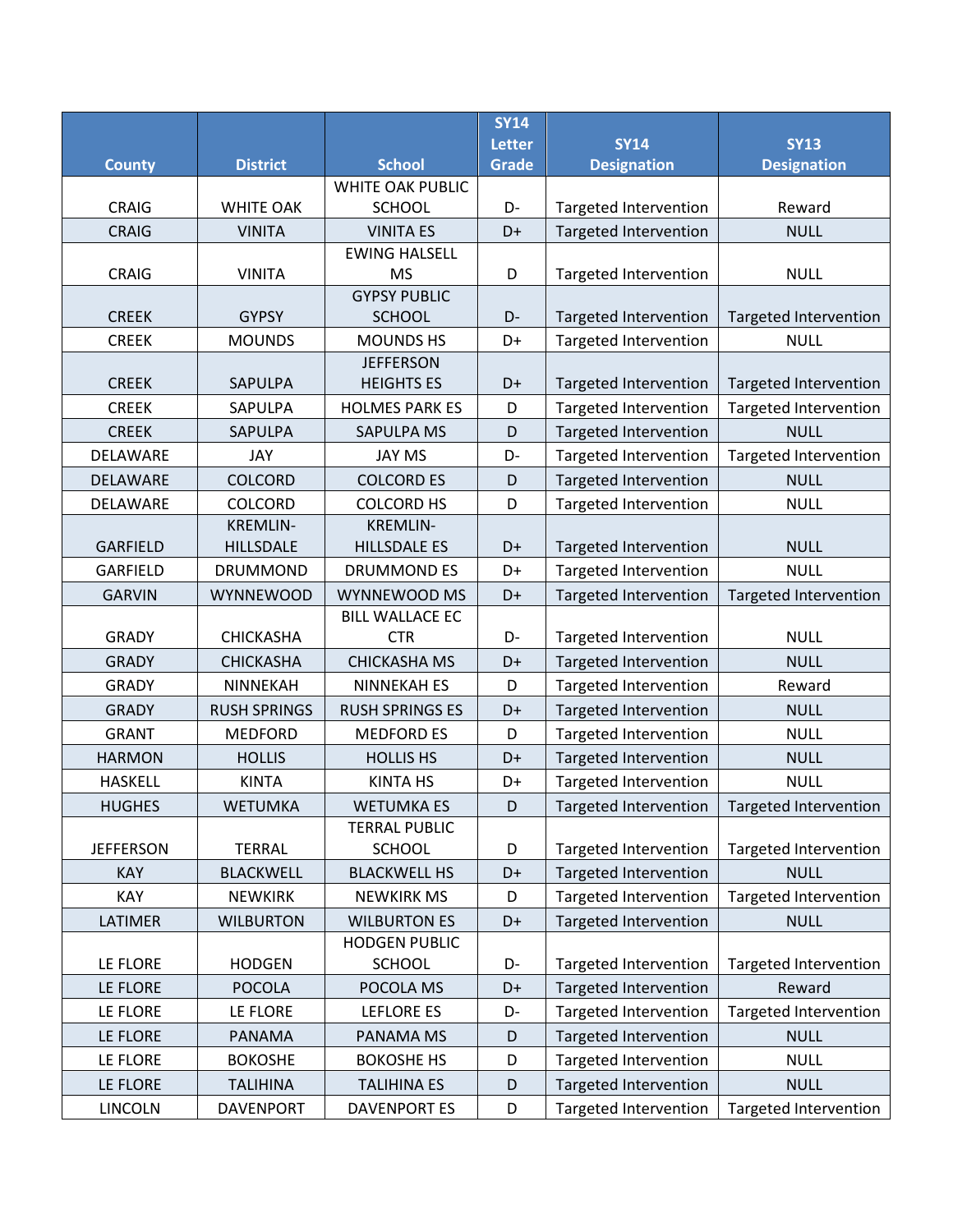|                  |                      |                                        | <b>SY14</b>   |                              |                              |
|------------------|----------------------|----------------------------------------|---------------|------------------------------|------------------------------|
|                  |                      |                                        | <b>Letter</b> | <b>SY14</b>                  | <b>SY13</b>                  |
| <b>County</b>    | <b>District</b>      | <b>School</b>                          | <b>Grade</b>  | <b>Designation</b>           | <b>Designation</b>           |
| <b>LINCOLN</b>   | <b>CARNEY</b>        | <b>CARNEY ES</b>                       | D             | <b>Targeted Intervention</b> | <b>NULL</b>                  |
| <b>LINCOLN</b>   | <b>AGRA</b>          | <b>AGRA ES</b>                         | D             | <b>Targeted Intervention</b> | <b>Targeted Intervention</b> |
| <b>LOGAN</b>     | <b>COYLE</b>         | <b>COYLE ES</b>                        | D-            | <b>Targeted Intervention</b> | <b>Targeted Intervention</b> |
| LOVE             | THACKERVILLE         | <b>THACKERVILLE HS</b>                 | D+            | <b>Targeted Intervention</b> | <b>NULL</b>                  |
| <b>MAJOR</b>     | <b>CIMARRON</b>      | <b>CIMARRON ES</b>                     | D+            | <b>Targeted Intervention</b> | <b>NULL</b>                  |
|                  |                      | <b>OSAGE PUBLIC</b>                    |               |                              |                              |
| <b>MAYES</b>     | <b>OSAGE</b>         | <b>SCHOOL</b>                          | D+            | Targeted Intervention        | <b>Targeted Intervention</b> |
|                  |                      | <b>LOCUST GROVE</b>                    |               |                              |                              |
| <b>MAYES</b>     | <b>LOCUST GROVE</b>  | <b>EARLY LRNING CTR</b>                | D             | <b>Targeted Intervention</b> | <b>NULL</b>                  |
| <b>MAYES</b>     | <b>LOCUST GROVE</b>  | <b>LOCUST GROVE</b><br><b>UPPER ES</b> | D             |                              | <b>NULL</b>                  |
|                  |                      | <b>BYARS PUBLIC</b>                    |               | <b>Targeted Intervention</b> |                              |
| <b>MCCLAIN</b>   | <b>BYARS</b>         | <b>SCHOOL</b>                          | D-            | <b>Targeted Intervention</b> | <b>NULL</b>                  |
| <b>MCCLAIN</b>   | <b>WAYNE</b>         | <b>WAYNE MS</b>                        | D+            | <b>Targeted Intervention</b> | <b>NULL</b>                  |
|                  |                      | <b>IDABEL PRIMARY</b>                  |               |                              |                              |
| <b>MCCURTAIN</b> | <b>IDABEL</b>        | <b>SOUTH ES</b>                        | D+            | <b>Targeted Intervention</b> | <b>NULL</b>                  |
| <b>MCCURTAIN</b> | <b>HAWORTH</b>       | <b>HAWORTH JHS</b>                     | D+            | <b>Targeted Intervention</b> | Reward                       |
| <b>MCCURTAIN</b> | <b>VALLIANT</b>      | <b>VALLIANT ES</b>                     | D             | <b>Targeted Intervention</b> | <b>NULL</b>                  |
|                  |                      | <b>RYAL PUBLIC</b>                     |               |                              |                              |
| <b>MCINTOSH</b>  | <b>RYAL</b>          | <b>SCHOOL</b>                          | D+            | <b>Targeted Intervention</b> | Reward                       |
| <b>MCINTOSH</b>  | <b>MIDWAY</b>        | <b>MIDWAY HS</b>                       | D+            | <b>Targeted Intervention</b> | <b>NULL</b>                  |
| <b>MUSKOGEE</b>  | <b>MUSKOGEE</b>      | <b>CHEROKEE ES</b>                     | D+            | <b>Targeted Intervention</b> | Reward                       |
| <b>NOWATA</b>    | <b>NOWATA</b>        | <b>NOWATA MS</b>                       | D-            | <b>Targeted Intervention</b> | <b>NULL</b>                  |
| <b>OKFUSKEE</b>  | OKEMAH               | <b>OKEMAH HS</b>                       | D             | <b>Targeted Intervention</b> | <b>NULL</b>                  |
|                  |                      | <b>SPENCE</b>                          |               |                              |                              |
| <b>OKFUSKEE</b>  | WELEETKA             | <b>MEMORIAL ES</b>                     | D             | <b>Targeted Intervention</b> | Reward                       |
| <b>OKLAHOMA</b>  | <b>PUTNAM CITY</b>   | <b>ARBOR GROVE ES</b>                  | D+            | <b>Targeted Intervention</b> | <b>NULL</b>                  |
| <b>OKLAHOMA</b>  | <b>PUTNAM CITY</b>   | <b>LAKE PARK ES</b>                    | D             | <b>Targeted Intervention</b> | <b>NULL</b>                  |
| <b>OKLAHOMA</b>  | PUTNAM CITY          | <b>WESTERN OAKS ES</b>                 | D+            | <b>Targeted Intervention</b> | <b>NULL</b>                  |
| <b>OKLAHOMA</b>  | <b>PUTNAM CITY</b>   | <b>WILEY POST ES</b>                   | D-            | Targeted Intervention        | <b>NULL</b>                  |
| OKLAHOMA         | PUTNAM CITY          | <b>WINDSOR HILLS ES</b>                | D-            | <b>Targeted Intervention</b> | <b>NULL</b>                  |
|                  | MIDWEST CITY-        | <b>COUNTRY ESTATES</b>                 |               |                              |                              |
| <b>OKLAHOMA</b>  | <b>DEL CITY</b>      | ES                                     | D             | <b>Targeted Intervention</b> | <b>NULL</b>                  |
|                  | MIDWEST CITY-        |                                        |               |                              |                              |
| <b>OKLAHOMA</b>  | <b>DEL CITY</b>      | DEL CREST MS                           | D-            | <b>Targeted Intervention</b> | <b>Targeted Intervention</b> |
|                  | <b>MIDWEST CITY-</b> |                                        |               |                              |                              |
| <b>OKLAHOMA</b>  | <b>DEL CITY</b>      | <b>KERR MS</b>                         | D             | Targeted Intervention        | <b>Targeted Intervention</b> |
|                  | MIDWEST CITY-        |                                        |               |                              |                              |
| <b>OKLAHOMA</b>  | <b>DEL CITY</b>      | <b>MONRONEY MS</b>                     | D+            | <b>Targeted Intervention</b> | <b>NULL</b>                  |
| <b>OKLAHOMA</b>  | <b>BETHANY</b>       | <b>CHILDREN'S CTR</b>                  | D+            | <b>Targeted Intervention</b> | <b>NULL</b>                  |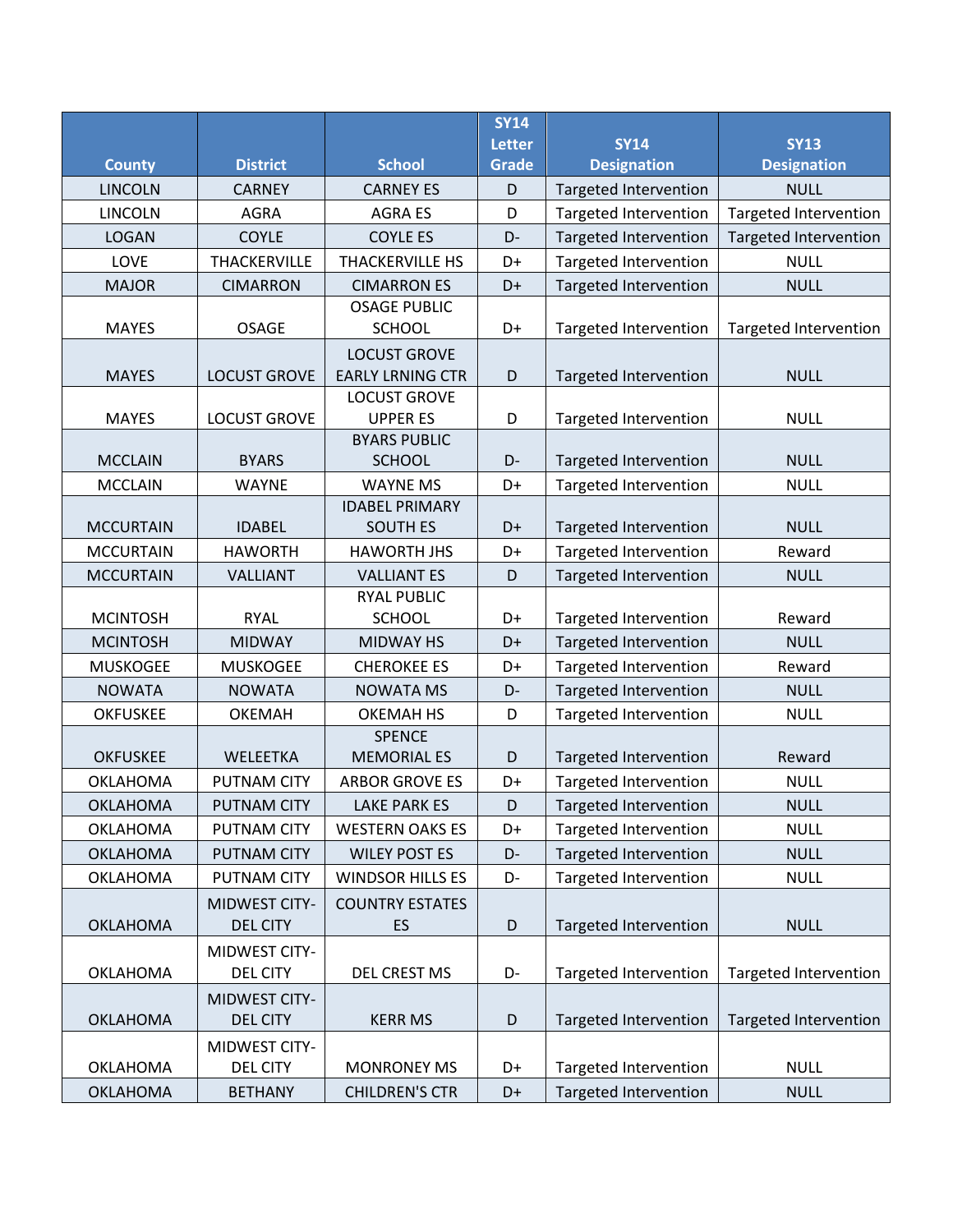|                    |                                   |                                               | SY14<br><b>Letter</b> | <b>SY14</b>                  | <b>SY13</b>                                   |
|--------------------|-----------------------------------|-----------------------------------------------|-----------------------|------------------------------|-----------------------------------------------|
| <b>County</b>      | <b>District</b>                   | <b>School</b>                                 | <b>Grade</b>          | <b>Designation</b>           | <b>Designation</b>                            |
|                    | <b>OKLAHOMA</b>                   |                                               |                       |                              |                                               |
| <b>OKLAHOMA</b>    | <b>CITY</b>                       | <b>EUGENE FIELD ES</b>                        | D+                    | <b>Targeted Intervention</b> | <b>NULL</b>                                   |
|                    | <b>OKLAHOMA</b>                   |                                               |                       |                              |                                               |
| <b>OKLAHOMA</b>    | <b>CITY</b><br><b>OKLAHOMA</b>    | LINWOOD ES<br>RANCHO VILLAGE                  | D+                    | <b>Targeted Intervention</b> | <b>Targeted Intervention</b>                  |
| <b>OKLAHOMA</b>    | <b>CITY</b>                       | ES                                            | D-                    | <b>Targeted Intervention</b> | <b>NULL</b>                                   |
|                    | <b>OKLAHOMA</b>                   |                                               |                       |                              |                                               |
| <b>OKLAHOMA</b>    | <b>CITY</b>                       | <b>WHEELER ES</b>                             | D+                    | <b>Targeted Intervention</b> | Targeted Intervention                         |
|                    | <b>OKLAHOMA</b>                   |                                               |                       |                              |                                               |
| <b>OKLAHOMA</b>    | <b>CITY</b>                       | <b>TAFT MS</b>                                | D-                    | <b>Targeted Intervention</b> | Targeted Intervention                         |
| <b>OKMULGEE</b>    | <b>OKMULGEE</b>                   | <b>OKMULGEE</b><br><b>PRIMARY ES</b>          | D-                    | <b>Targeted Intervention</b> | <b>NULL</b>                                   |
| OKMULGEE           | <b>HENRYETTA</b>                  | <b>HENRYETTA MS</b>                           | D-                    | <b>Targeted Intervention</b> | Targeted Intervention                         |
| OKMULGEE           | <b>DEWAR</b>                      | <b>DEWARES</b>                                | D+                    | <b>Targeted Intervention</b> |                                               |
| <b>OSAGE</b>       | PAWHUSKA                          | <b>INDIAN CAMP ES</b>                         | D+                    |                              | <b>Targeted Intervention</b><br><b>NULL</b>   |
| <b>OSAGE</b>       | <b>PAWHUSKA</b>                   | <b>PAWHUSKA ES</b>                            |                       | <b>Targeted Intervention</b> | <b>Targeted Intervention</b>                  |
| <b>OSAGE</b>       |                                   |                                               | D+                    | <b>Targeted Intervention</b> | <b>NULL</b>                                   |
| <b>OSAGE</b>       | <b>BARNSDALL</b><br><b>HOMINY</b> | <b>BARNSDALL JHS</b><br><b>HORACE MANN ES</b> | D<br>D-               | <b>Targeted Intervention</b> |                                               |
|                    |                                   |                                               |                       | <b>Targeted Intervention</b> | <b>Targeted Intervention</b>                  |
| <b>OSAGE</b>       | <b>WOODLAND</b>                   | <b>WOODLAND ES</b>                            | D+                    | Targeted Intervention        | <b>NULL</b>                                   |
| <b>OTTAWA</b>      | <b>QUAPAW</b>                     | <b>QUAPAW ES</b>                              | D+                    | <b>Targeted Intervention</b> | <b>Targeted Intervention</b>                  |
| <b>OTTAWA</b>      | <b>QUAPAW</b>                     | <b>QUAPAW MS</b>                              | D-                    | Targeted Intervention        | <b>Targeted Intervention</b>                  |
| <b>OTTAWA</b>      | <b>COMMERCE</b>                   | <b>COMMERCE MS</b>                            | D                     | <b>Targeted Intervention</b> | <b>NULL</b>                                   |
| <b>OTTAWA</b>      | <b>MIAMI</b>                      | WILL ROGERS MS                                | D                     | <b>Targeted Intervention</b> | <b>NULL</b>                                   |
| <b>OTTAWA</b>      | <b>AFTON</b>                      | <b>AFTON ES</b>                               | D+                    | <b>Targeted Intervention</b> | <b>NULL</b>                                   |
| <b>OTTAWA</b>      | <b>AFTON</b>                      | <b>AFTON HS</b>                               | D+                    | <b>Targeted Intervention</b> | <b>NULL</b>                                   |
| <b>PITTSBURG</b>   | <b>MCALESTER</b>                  | <b>EMERSON ES</b>                             | D+                    | Targeted Intervention        | <b>Targeted Intervention</b>                  |
| <b>PITTSBURG</b>   | <b>MCALESTER</b>                  | PUTERBAUGH MS                                 | D+                    | <b>Targeted Intervention</b> | <b>NULL</b>                                   |
| <b>PONTOTOC</b>    | <b>ALLEN</b>                      | <b>ALLEN ES</b>                               | D+                    |                              | Targeted Intervention   Targeted Intervention |
|                    | <b>NORTH ROCK</b>                 | <b>NORTH ROCK</b><br><b>CREEK PUBLIC</b>      |                       |                              |                                               |
| POTTAWATOMIE       | <b>CREEK</b>                      | <b>SCHOOL</b>                                 | D+                    | <b>Targeted Intervention</b> | <b>Targeted Intervention</b>                  |
|                    | PLEASANT                          | PLEASANT GROVE                                |                       |                              |                                               |
| POTTAWATOMIE       | <b>GROVE</b>                      | PUBLIC SCHOOL                                 | D+                    | <b>Targeted Intervention</b> | Targeted Intervention                         |
| POTTAWATOMIE       | SHAWNEE                           | <b>JEFFERSON ES</b>                           | D-                    | <b>Targeted Intervention</b> | Targeted Intervention                         |
| POTTAWATOMIE       | SHAWNEE                           | <b>SHAWNEE MS</b>                             | D                     | Targeted Intervention        | <b>NULL</b>                                   |
|                    |                                   | <b>TUSKAHOMA</b>                              |                       |                              |                                               |
| PUSHMATAHA         | <b>TUSKAHOMA</b>                  | PUBLIC SCHOOL                                 | D                     | <b>Targeted Intervention</b> | Reward                                        |
| PUSHMATAHA         | <b>CLAYTON</b>                    | <b>CLAYTON HS</b>                             | D                     | <b>Targeted Intervention</b> | <b>NULL</b>                                   |
| <b>ROGER MILLS</b> | <b>HAMMON</b>                     | <b>HAMMON ES</b>                              | D+                    | <b>Targeted Intervention</b> | <b>NULL</b>                                   |
| <b>ROGERS</b>      | <b>INOLA</b>                      | <b>INOLA ES</b>                               | D                     | <b>Targeted Intervention</b> | Reward                                        |
| SEMINOLE           | SEMINOLE                          | <b>WILSON ES</b>                              | D                     | Targeted Intervention        | Targeted Intervention                         |